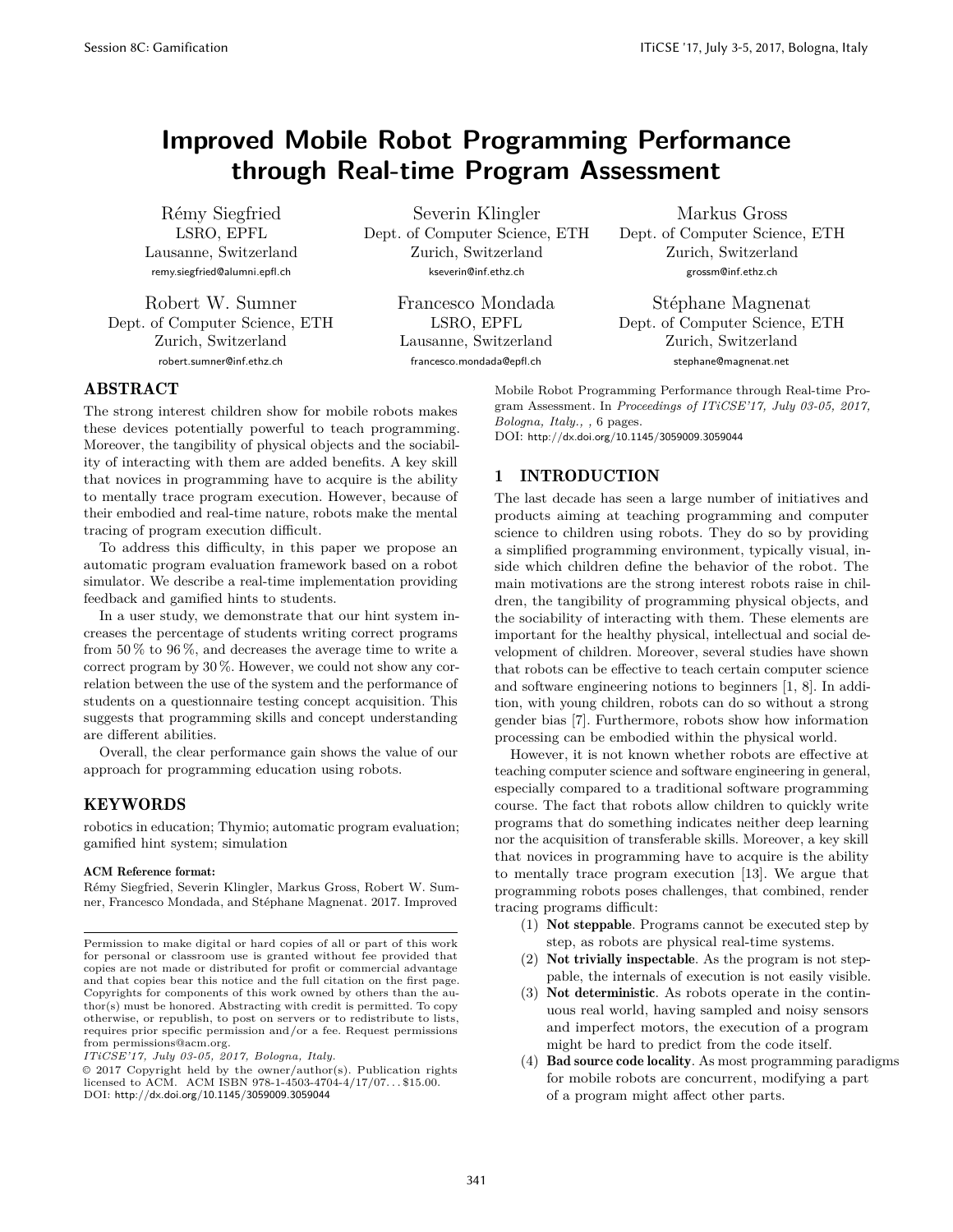Therefore, as observed by previous work [\[8\]](#page-5-2), both students and teachers face difficulties identifying bugs in their code, and progressing beyond trivial exercises is problematic.

Hence, to leverage the advantages of robots for programming education, one must overcome the aforementioned challenges. One way is to improve the programming tools to make the internals of program execution more visible. Previous work has, for example, explored the use of visual feedback and augmented reality [\[5\]](#page-5-5). A complementary way to technical tools is to train the tracing skills of the students, by guiding them through problems of increasing difficulty.

A common way of providing adaptive guidance is to employ an intelligent hint generation system. In the context of programming education, hint systems have been successful at providing hints for code correctness [\[12\]](#page-5-6) and coding style [\[2\]](#page-5-7), but have not yet been applied to robot programming.

A necessary brick to provide hints and feedback to students is the ability to assess a given code regarding a set of metrics [\[4\]](#page-5-8). While there are well-established methods for software programming [\[3\]](#page-5-9), evaluating the quality of a robot program and providing meaningful feedback to the student are open research questions. In this paper, we address these questions. In particular, we provide the following contributions:

- (1) an automatic evaluation framework for robot programs based on running simulations in background,
- (2) a real-time implementation on a mobile device, providing feedback and gamified hints to the student,
- (3) a user study and its analysis, evaluating the effects of this system on learning.

## 2 ROBOT PROGRAM EVALUATION

Static evaluation is difficult for robot programs, because a slight change in a parameter might lead to a completely different behavior. An obvious way to dynamically evaluate a robot program is to run it on a real robot in a physical environment and check whether the robot performs its task. This is not practical for automatic program evaluation, as instrumentalizing such tests would require a lot of resources and result in slow results. Another way is to execute the program within a virtual robot in a simulated environment. That is significantly faster and can be fully automatized. A potential drawback is that the quality of the program evaluation depends on the accuracy of the simulation. However, typical educative programming tasks do not rely on advanced physical phenomena, so a simple simulator providing collision and kinematic support would suffice.

#### 2.1 Simulation-based performance evaluation

Figure [1](#page-1-0) shows the overall structure of the robot program evaluation system. It is similar to software-only approaches [\[10\]](#page-5-10), but with all tests taking place within the simulator. However, robot programs are difficult to separate into functional units, so the breadth of a test varies in function of its simulation conditions. For example, imagine a task in which the student must program the robot to navigate a labyrinth. A very specific case, such as following a straight corridor, could be

<span id="page-1-0"></span>

Figure 1: The automatic robot program evaluation system.

considered a unit test, and a complete task, such as navigating a given labyrinth, could be considered an end-to-end test. Hence, we use the term *test* broadly, to refer to any kind of simulation-based evaluation.

The robot program evaluation system is composed of a test library, an evaluator, and a simulator. The test library provides, for a given task, a set of tests. Each test consists of one or more *scenarios*, and a function to compose the *scenario scores* into a *test score*. A scenario is the unit of simulation, it contains

- a description of the environment (walls, obstacles),
- a script describing the actions to perform during the simulation, such as pressing a button on the robot or moving an object in the environment,

• the name of a metric to compute the scenario score. The *metric* evaluates the performance of the robot in a given scenario; it is a function, over time, of the robot's sensor and motor values and its relation with its environment. The evaluator simulates each scenario and computes test scores using simulation results and the metrics from the library.

## 2.2 Didactic sequencing through gamified hints

Building on our program evaluation framework, we propose a gamified hint system. A key decision is what amount of information about the program quality to report to the student and when. If too little is provided, the system brings no benefit. If too much is provided, it would be detrimental to learning, as students could superficially solve the problem by following the hints rather than reasoning by themselves. Moreover, they could also experience cognitive overload.

For a given task, such as navigating a labyrinth, our system progressively displays hints indicating test results. A hint is an image representing one test, with its background color changing in function of the test outcome (see Figure [5\)](#page-4-0). Hints can be in three states: locked, unlocked or active.

- Active hints display how well the current program performs at the corresponding tests. The background can take 3 different colors: green, orange and red corresponding to good, mediocre or bad test scores.
- Unlocked hints do not show the performance of the tests, to push students to think by themselves.

• Locked hints are invisible, and the tests are not run. A task is split into a list of levels, each containing one or more hints, unlocked in order. The system maintains a current level. Hints for higher levels are locked, hints for the current level are unlocked, and hints for the lower levels are active.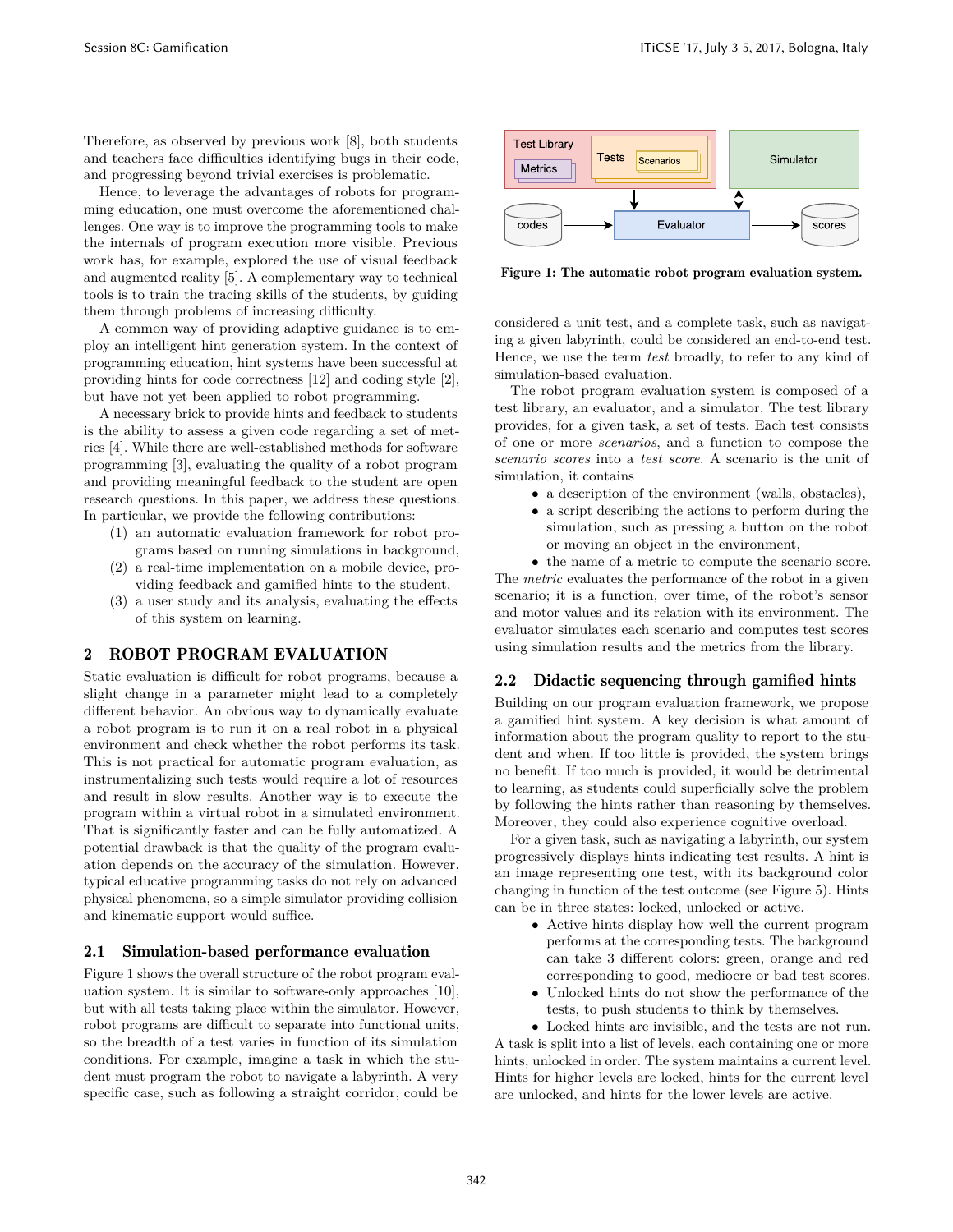Hints are updated each time the student runs the program on the real robot. A student passes to the next level when her or his program is good at all tests (their scores are above a threshold) up to and including the current level. Moreover, after a given time, the next level is automatically unlocked, regardless of the results of the tests.

## 3 IMPLEMENTATION

#### 3.1 Thymio II, Aseba and VPL

We have implemented our robot program evaluation system on the Thymio II robot and its visual programming environment. The Thymio II robot [\[11\]](#page-5-11) and its Aseba software were created at the EPFL, ETH Zürich, and ECAL. Both the hardware design and the software are open-source.

The robot is small  $(11 \times 11 \times 5 \text{ cm})$ , self-contained and robust with two independently-driven wheels for differential drive. It has five proximity sensors on the front and two on the back, and two color intensity sensors on the bottom. There are five buttons on the top, a three-axis accelerometer, a microphone, an infrared sensor for receiving signals from a remote control and a thermometer. For output, there are RGB LEDs at the top and bottom of the robot, as well as monocolored LEDs next to the sensors, and a sound synthesizer.

The Aseba programming environment [\[6\]](#page-5-12) uses the construct onevent to create event handlers for the sensors. Vpl is a component of Aseba for visual programming<sup>[1](#page-2-0)</sup>. This work branches from the development version of the tablet implementation, and runs on an Android tablet Nvidia Shield K1. Figure [2](#page-2-1) shows a vpl program for following a line of black tape on a white floor. On the left is a column of *event blocks* (buttons, proximity, ground color intensity, accelerometer, microphone) and on the right is a column of *action blocks* (motors, colors of the robot). By dragging and dropping one event block and one or more action blocks to the center pane, an *event-actions pair* is created. Both event and action blocks are parametrized, enabling the user to create many programs from a small number of blocks.

The VPL tablet prototype is implemented in Qt Quick<sup>[2](#page-2-2)</sup>. This allows writing the test library in a comfortable declarative language, and the evaluator in JavaScript. The evaluation itself is performed using the Enki simulator<sup>[3](#page-2-3)</sup>. This simulator is simple and fast yet accurate enough, and already supports the Thymio robot. Moreover, Aseba provides a library for embedding its virtual machine into Enki, allowing a seamless simulation of a valid Thymio program inside Enki. The software used in the experiment is available on github<sup>[4](#page-2-4)</sup>.

#### 3.2 Gamified hints for labyrinth navigation

To evaluate our system, we have implemented hints for a task in which students must program a robot to navigate inside a labyrinth. The task consists in programming the robot such that it traverses as much of the labyrinth as possible in 10



Figure 2: The Thymio VPL tablet environment.

<span id="page-2-5"></span><span id="page-2-1"></span>

Figure 3: Labyrinth split into tiles of increasing score.

seconds. Figure [4f](#page-4-1) shows a picture of the labyrinth, which consists of a tortuous corridor with a width of 20 cm.

To compute a score of a scenario, the labyrinth is split into small tiles as shown in Figure [3.](#page-2-5) The score is given by the furthest reached tile, with the distance of the robot to the next tile taken into account to provide sub-tile precision. To test the program in different environments of increasing complexity, we create different tests and scenarios, starting with simplified versions of the labyrinth. Each scenario is simulated for a certain duration. If the robot has a high score, it indicates that the program is correct for that scenario. Only the score is available to the user through hints, the simulation itself is hidden. There are 8 scenarios, organized in 5 tests/hints, and unlockables in 4 different levels:



**Hint 1: empty area, level 1** see Figure [4a](#page-4-1) • scenario 1: going straight forward in an empty arena, for 5 seconds.

As there is no tile in an empty area, this test computes the score using the traveled distance.

<span id="page-2-0"></span> $1$ <https://www.thymio.org/en:visualprogramming>.

<span id="page-2-2"></span> $^{2}$ <https://www.qt.io/qt-quick/>

<span id="page-2-3"></span><sup>3</sup> <https://github.com/enki-community/enki>

<span id="page-2-4"></span><sup>4</sup> <https://github.com/aseba-community/thymio-vpl2/releases/tag/iticse2017>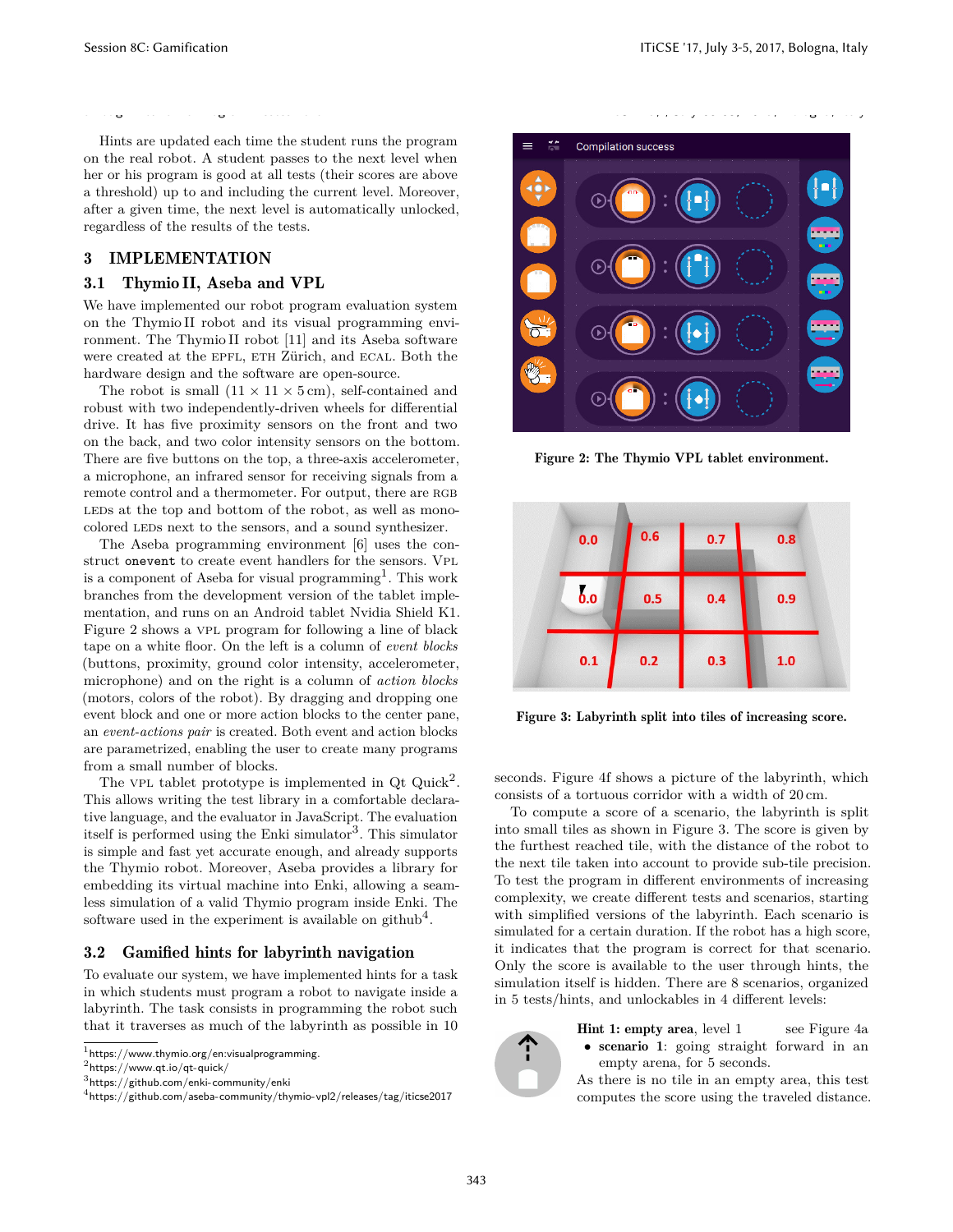**Hint 2: corridor**, level 2 see Figure [4b](#page-4-1) • scenario 2.1: following a corridor, starting

aligned to it, for 5 seconds. scenario 2.2: following a corridor, starting unaligned to it, for 5 seconds.

ITICSE'17, , July 03-05, 2017, Bologna, Italy. R. Siegfried et al., Siegfried et al., Siegfried et al., Siegfr<br>Italian et al., Siegfried et al., Siegfried et al., Siegfried et al., Siegfried et al., Siegfried et al., Sieg

**Hint 3: left turn, level 3** see Figure [4c](#page-4-1)

- scenario 3.1: passing a left turn, starting oriented to the left, for 7 seconds.
- scenario 3.2: passing a left turn, starting oriented to the right, for 7 seconds.

Hint 4: right turn, level 3 see Figure [4d](#page-4-1) • scenario 4.1: passing a right turn, starting

- oriented to the right, for 7 seconds.
- scenario 4.2: passing a right turn, starting oriented to the left, for 7 seconds.

**Hint 5: labyrinth**, level 4 see Figure [4e](#page-4-1) • scenario 5: navigating in the complete labyrinth, for 10 seconds.

Some hints have more than one scenario, to capture the different conditions of the corresponding test. For example, in the case of the left turn, a robot going straight forward will achieve a different score between the two scenarios, as it is initially oriented to the left in the first one. The score of a hint is the average of the scores of all its scenarios.

We give the user a maximal duration to complete each level, after which the system automatically passes to the next one. This duration is set to 5 minutes, except for level 3 which lasts 10 minutes, and for level 5 which lasts until the activity finishes. Figure [5](#page-4-0) shows the system in action: the user is currently at level 4 (*labyrinth*) and the last run program obtained a mediocre score to the *empty*, *left turn* and *right turn* tests and a bad score to the *corridor* test.

## 4 EXPERIMENT AND RESULTS

To measure the efficiency of gamified hints on performance and learning, we ran a set of programming workshops for two days over a week-end. Seven sessions of 75 minutes each were proposed. Each session was composed of:

- (1) Introduction (10 minutes): the robot and the tablet software were introduced by a small demonstration.
- (2) Discovery activities (10 minutes): four easy tasks were given to the children.
- (3) Labyrinth activity (30 minutes): children were asked to program the robot to navigate in the labyrinth, like shown in the Figure [4.](#page-4-1)
- (4) Hand following activity (15 minutes): children were asked to program the robot to follow their hand.
- (5) Questionnaire (10 minutes): children were asked to fill a questionnaire, similar to Magnenat et al. [\[8\]](#page-5-2).

The workshops were attended by 43 children including 7 girls between 9 and 12 years, with 4 to 10 children per session (average 6). No previous programming or robotics experience was required, but 22 children had already used the Thymio robot and 15 reported previous programming knowledge, of which 11 had already used the robot. Children were provided one tablet and one robot each and shared four labyrinths. For the labyrinth activity, children were split into two groups, each given a different configuration of the software:

- The *Hints* group (24 children, 12 previous Thymio users, 8 with programming knowledge, 5 girls, ages: 9: 12, 10: 4, 11: 2, 12: 3) used the full system.
- The *Control* group (19 children, 10 previous Thymio users, 7 with programming knowledge, 2 girls, ages: 9: 10, 10:1, 11: 6, 12: 2) used a restricted version in which the levels were shown without indication of program quality, and were passed only at the end of their maximal duration.

Sessions Hints and Control were alternated during the weekend to avoid any bias due to the different assistant teams, their tiredness or their growing experience of the setup. Other activities were done with the bare VPL software for both groups, without providing any didactic sequence. We had no control on which child joined which session.

One of the authors and five university students provided assistance. The author was always present and the assistants were distributed over the two days, such that there were always two of them available. To avoid biases, the assistants were combined into three different configurations, which all supervised both types of sessions. Their role was to answer questions, and, when a child was blocked, ask her or him a related question to help progression and avoid frustration.

## 4.1 Research questions and results

Based on this experiment, we address 5 research questions on the effects of providing hints:

Is it feasible to perform a real-time evaluation considering the number of tests to run? We measure the time used to run the simulations of all tests. On an Android Nvidia Shield K1 tablet, the 8 scenarios, whose real-time durations add up to 53 seconds, are simulated within  $\approx$ 1 second, including the computation of scores. Although the app freezes during this second, it is acceptable as students are often looking at the robot after clicking the run button. Therefore, we demonstrated the concrete feasibility of our approach.

Does feedback allow students to write programs faster? During the labyrinth activity, we measure the duration students took to successfully solve each level (1 to 4). As the Control group students could not pass levels before the end of the maximal test duration, the time at which they reached a level was recomputed offline during data analysis, using the algorithm as used online for the Hints group. Children in the Hints group took significantly less time than the ones in the Control group to reach the different levels (Table [1a](#page-4-2)). Yet one must be cautious as this result could be biased: children in the Hints group were more pushed toward completing each level, due to the fact that they could pass to the next level if they succeeded at the test of the current level, which was not the case for the Control group.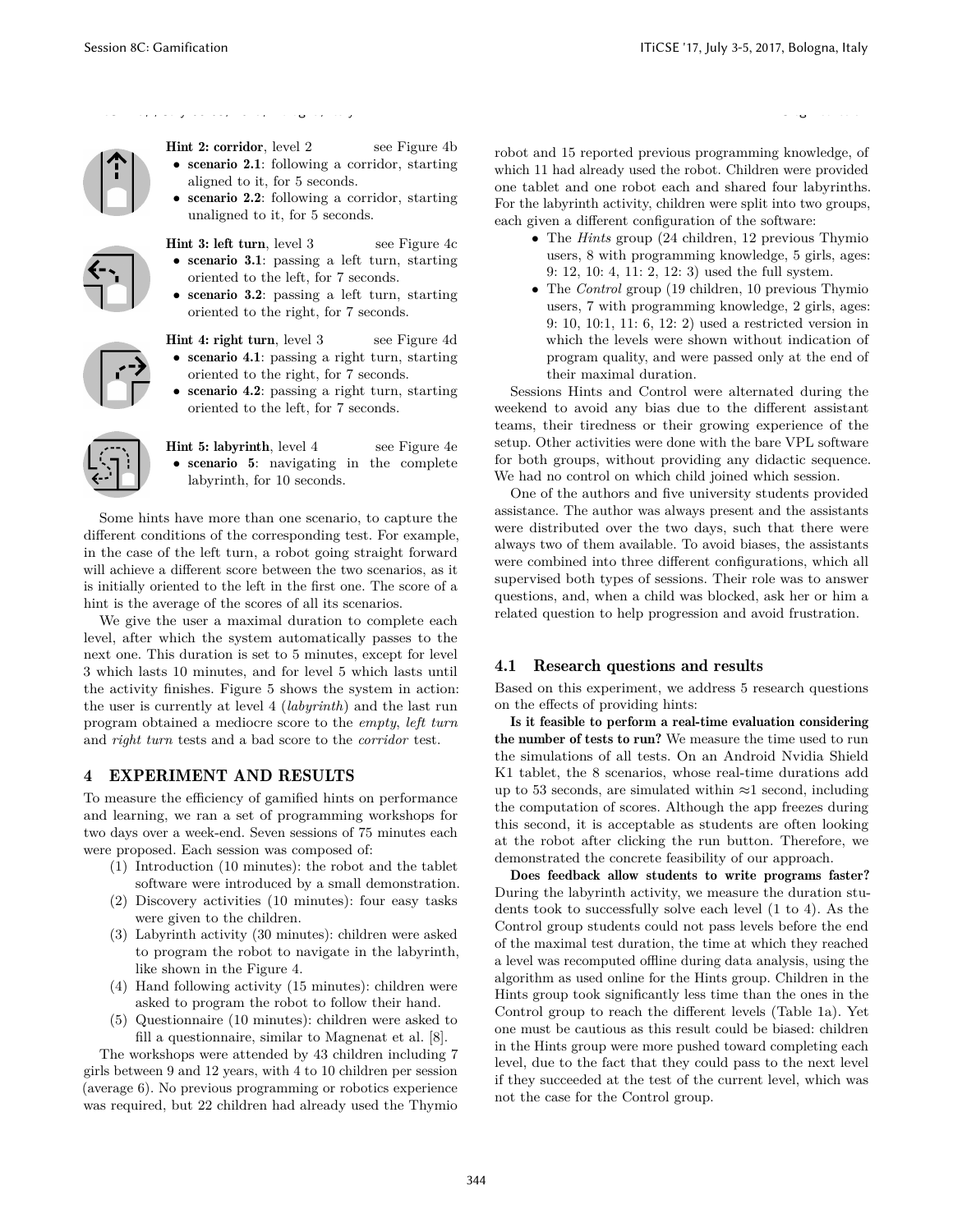<span id="page-4-1"></span>

through Real-time Program Assessment ITiCSE'17, July 03-05, 2017, July 03-05, 2017, Bologna, Italy.<br>The Program Assessment Italy. July 03-05, 2017, Bologna, Italy. Italy. Italy. Italy. Italy. Italy. Italy. Ital

Figure 4: Different virtual environments used to test the labyrinth task (a to e); Real environment (f).

<span id="page-4-0"></span>

Figure 5: Hints in the Thymio VPL environment.

Does feedback allow more students to create better programs? During the labyrinth activity, we measure the best achieved score for each level (1 to 5) separately. In the Hints group, 95.65 % of children achieved all tests, against 52.36 % for the Control group, a statistically significant difference (Table [1b](#page-4-2), p-value  $= 0.001$ ).

Does feedback improve the building of transferable skills? During the hand following activity, we measure the duration students took to solve the task and the number of times they run a program. We observe no significant differences between the two groups (Table [1c](#page-4-2)). Therefore, we cannot answer this question with this study, but it seems unlikely that there is an improvement in transfer due to the hint system.

Does feedback improve the understanding of computer-science concepts? The answers to the questionnaire are converted into a grade, giving one point per correct answer. We see that the error rate is similar for both groups (Table [1d](#page-4-2)), so we cannot answer this question with this study. However, it seems that the hint system has no significant effect on the acquisition of computer-science concepts overall.

## 5 DISCUSSION AND LIMITATIONS

Our results might indicate that the scores obtained from the robot programming task and the grades in the questionnaire measure two distinct competencies. Thus, we believe that crossing the information from questionnaire assessment and performance metrics can help to better understand and assess the different programming abilities of students. Furthermore, by combining our system with human tutoring that focuses on theoretical and methodological foundations of computer science, our system could provide a motivating and stimulating playground to develop programming skills.

The proposed simulation framework is able to capture extensive statistics about the development of a program, including the evolution of program performance, the best program achieved or the frequency of program production.

<span id="page-4-2"></span>

| Level   | <b>Hints</b> | Control | p-value |
|---------|--------------|---------|---------|
| Level 2 | 171          | 141     | 0.398   |
| Level 3 | 336          | 553     | 0.014   |
| Level 4 | 680          | 927     | 0.045   |
| Level 5 | 961          | 1364    | 0.002   |

a. The mean level reaching time in seconds for the labyrinth activity, and the p-value of Student's t-test (H0: means are equal), between the two groups.

| Test       | <b>Hints</b> | Control | p-value |  |
|------------|--------------|---------|---------|--|
| empty area | 0.89         | 0.70    | 0.065   |  |
| corridor   | 0.72         | 0.74    | 0.498   |  |
| left turn  | 0.88         | 0.55    | 0.003   |  |
| right turn | 0.94         | 0.60    | 0.003   |  |
| labyrinth  | 0.96         | 0.57    | 0.001   |  |

b. The mean best scores for each test of the labyrinth activity, and the p-value of Student's t-test (H0: means are equal), between the two groups.

| <b>Metric</b>        | <b>Hints</b> | Control | p-value |
|----------------------|--------------|---------|---------|
| Number of runs       | 14.8         | 13.3    | 0.347   |
| Task completion time | 742          | 604     | 0.681   |

c. The mean number of runs and task completion time for the hand following activity, and the p-value of Student's t-test (H0: means are equal), between the two groups.

|                                                 | $\omega$ 1 | $Q2 \tQ3 \tQ4 \tQ5 \tQ6 \tQ7 \tQ8$ |  |  |  |
|-------------------------------------------------|------------|------------------------------------|--|--|--|
| Hints 0.42 0.00 0.05 0.32 0.00 0.63 0.32 0.11   |            |                                    |  |  |  |
| Control 0.29 0.00 0.00 0.46 0.08 0.63 0.21 0.04 |            |                                    |  |  |  |
| p-value 0.85 0.99 0.73 0.83 0.65 1.00 0.89 0.88 |            |                                    |  |  |  |

d. The error rate for Hints and Control groups; p-values of Pearson's chi-square test (H0: both conditions follow the same distribution).  $n =$  Hints: 24, Control: 19.

#### Table 1: Quantitative results of the user study.

These statistics are useful for many different applications that go beyond a hint system. A distinct advantage of our solution over direct source code analysis is that our approach is agnostic to the underlying programming language as all metrics are based on the simulated behaviour of the robot.

From our qualitative observations during the experiments, the gamified hint system seemed to increase the students